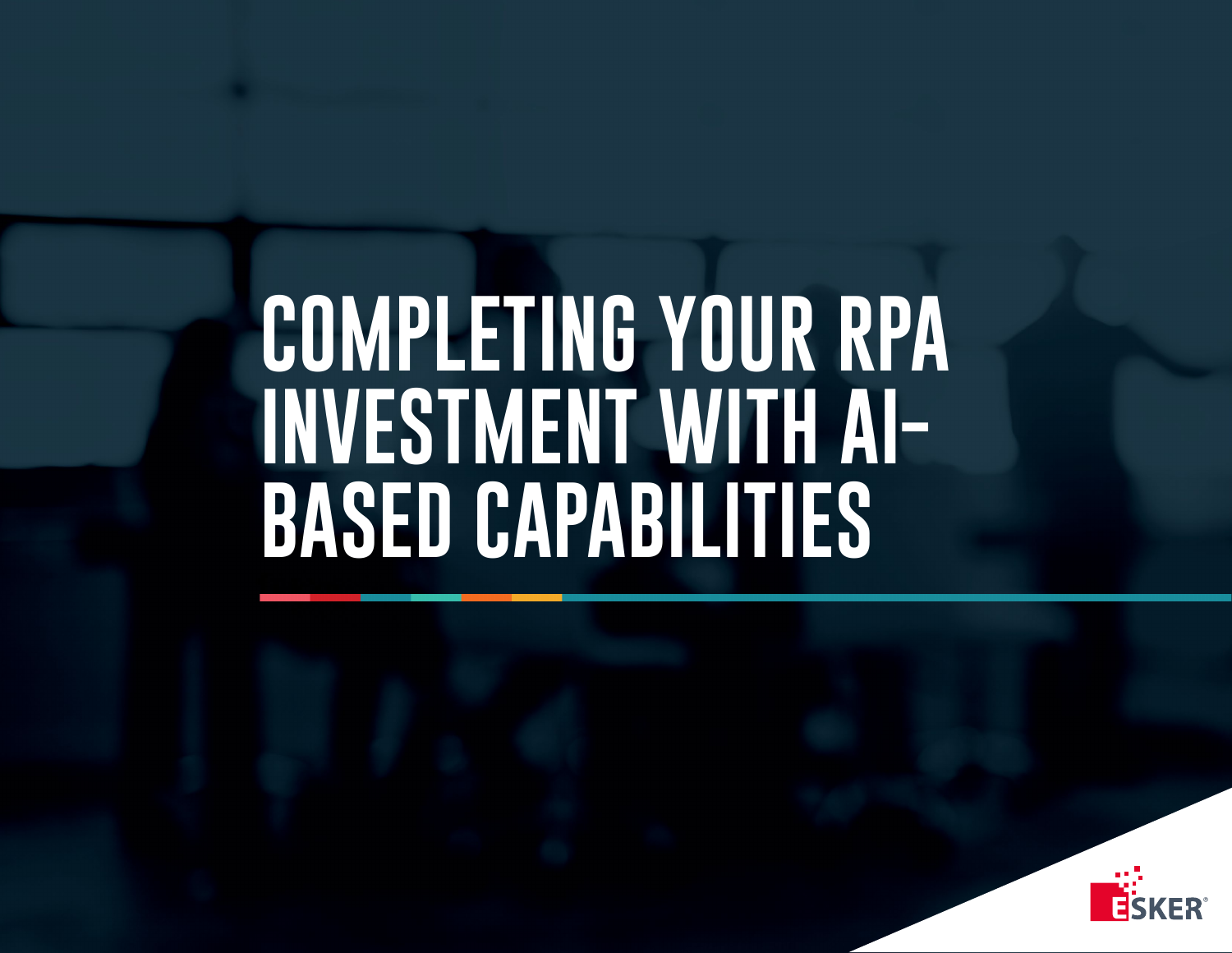

### **TABLE OF CONTENTS**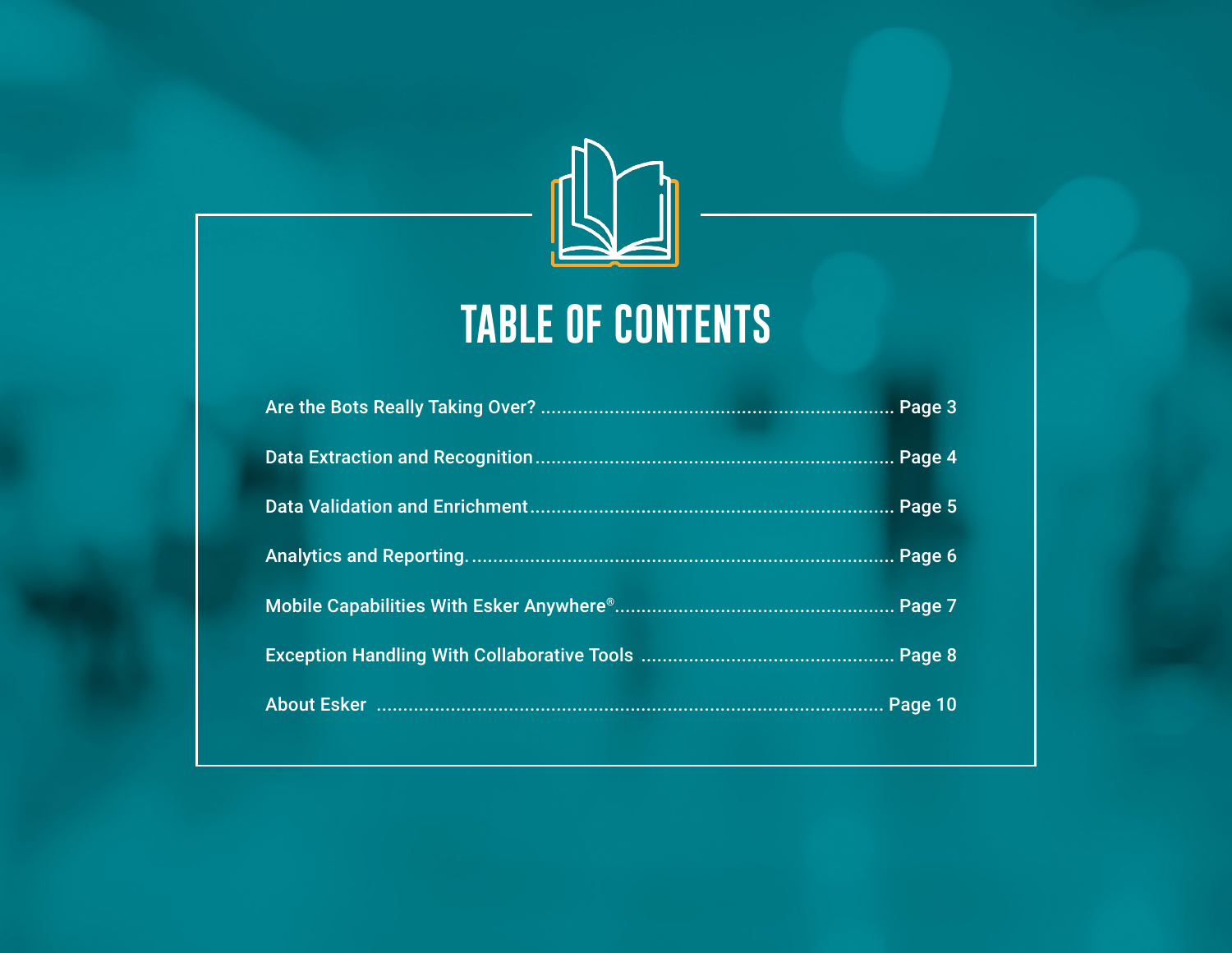## **ARE THE BOTS REALLY TAKING OVER?**

Robotic Process Automation (RPA) is a technology that enables companies to configure software, or "bots," to capture and interpret information for processing a transaction, manipulating data, triggering responses and interacting with portals to retrieve or upload documents. This communication path with other digital systems is needed when there is no API available for internal systems such as the ERP. In effect, RPA mimics human interactions to perform well-defined business functions.

However, for those considering the larger digital transformation picture, RPA is only a piece of the puzzle.

While RPA is a powerful tool for performing rules-based, data-centric and repeatable tasks, there are still many document-based processes that RPAs simply cannot address, such as:

- Complex processes that cannot be defined with a few simple rules
- Data recognition for situations outside the norm (e.g., order number is in a different place on the order), variations or changes
- Exceptions management: handling the cases that were not really planned and require human intervention to ensure the process isn't just invisibly stuck

What follows are five examples from day-to-day order-to-cash (O2C) and procure-to-pay (P2P) processing adventures that showcase how artificial intelligence (AI) is the ideal complement to RPA.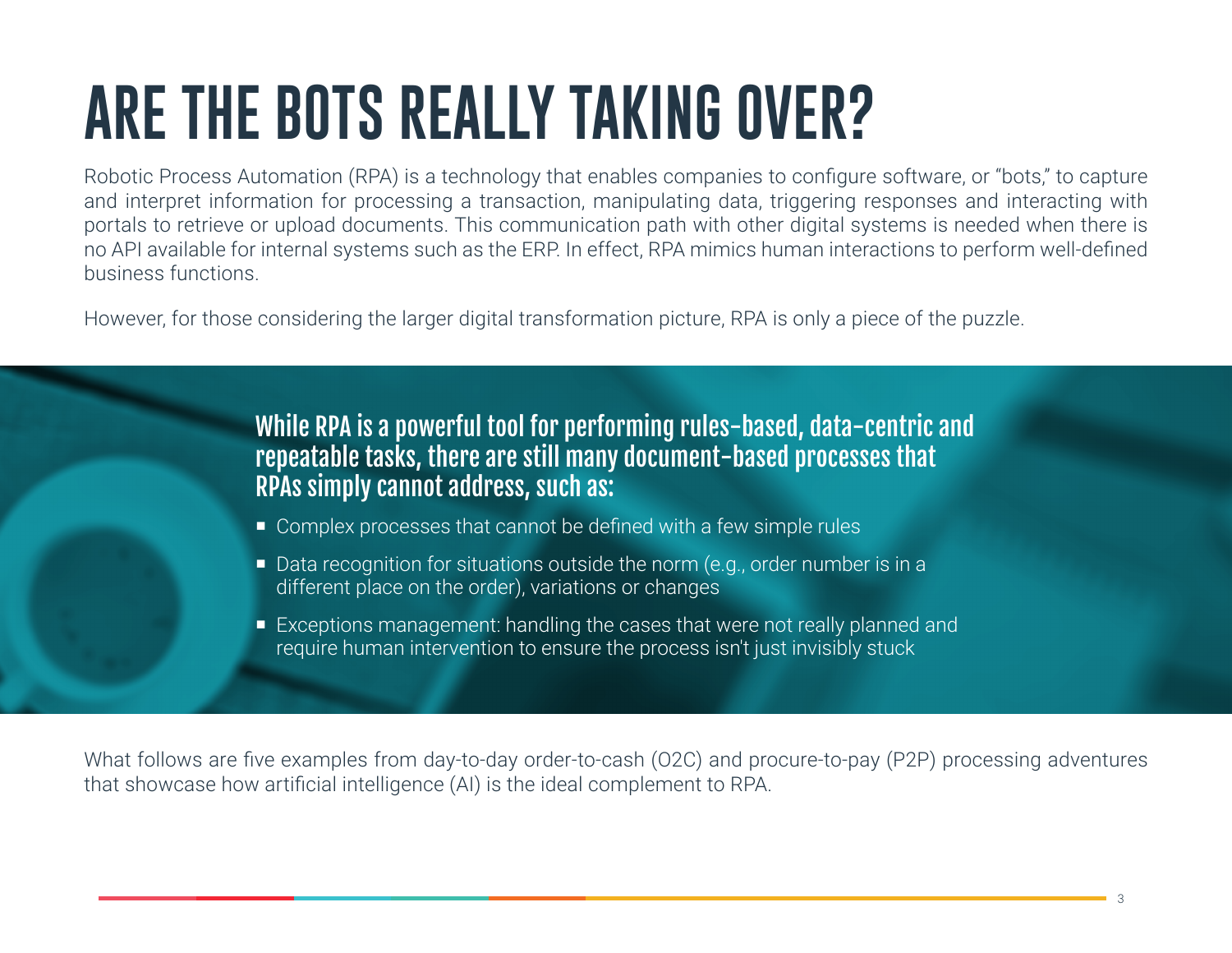## **0101 DATA EXTRACTION AND RECOGNITION**

AI-powered solutions such as those developed by Esker, which comprise both machine and deep learning technologies, facilitate all of the common document flows of the O2C and P2P worlds, such as orders, remittances, claims, invoices and expense receipts.

#### MANAGE THE VARIANCE AND COMPLEXITY of incoming

documents such as purchase orders and supplier invoices:

**AI-based solutions** automatically extract relevant information utilizing intelligent data capture technology including OCR engines and deep learning capabilities. These do not rely on rules teaching or ramp-up periods, instead achieving a good level of data recognition (e.g., PO#, article, quantity, price) from day one.

#### **RECOGNITION AND SPLITTING of**

invoice batches:

**E** Esker's AI-based solution offers the same deep learning capabilities for recognizing and suggesting a split for invoice batches. The user can then verify the accuracy of the split before the invoices are placed in a queue for AP verification.

#### SIMPLIFIED EXPENSING:

- **Using AI data extraction.** information can be captured and processed from context rather than characters. For example, a photo of a restaurant receipt is recognized as such and then expensed accordingly.
- Although not technically inbound documents but rather submitted by the employee, the challenges are the same, with additional complexity brought on by the fact that they are scanned or taken as a picture.

#### AUTO-LEARNING:

- Creation of knowledge base with auto-learning: If the first-time recognition is inexact, auto-learning will aid in filling any gaps. By automatically learning from user correction, the level of header and line-item data recognition increases, as does the overall automation.
- Teaching capabilities are also available when it's necessary to explicitly train the solution on specific situations, such as purchase orders by high-volume customers. Unlike many RPA solutions based on dev tools, AI-driven solutions enable teaching directly through the interface.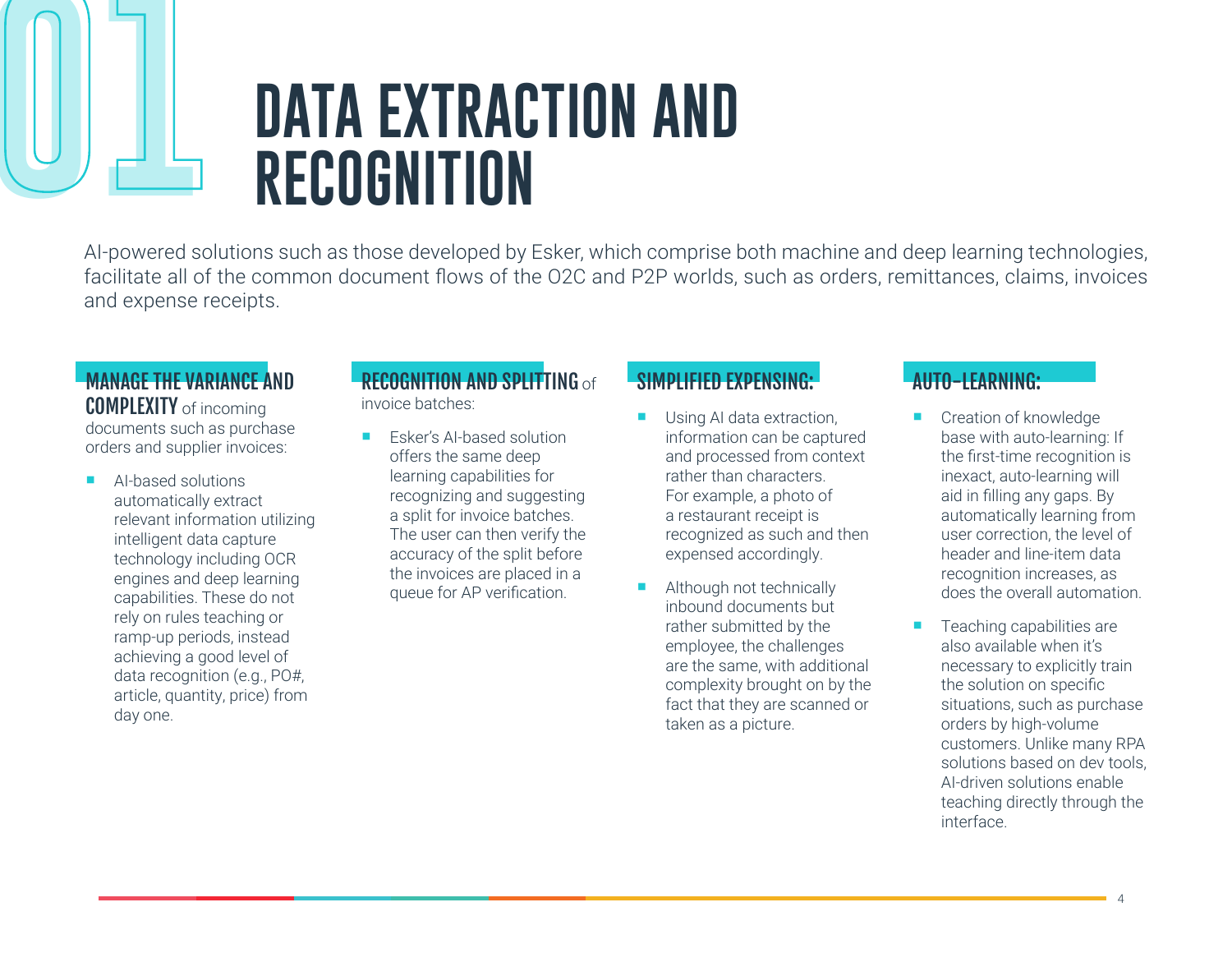## **DATA VALIDATION AND ENRICHMENT**

For any financial transaction, whether it's P2P or O2C, you'll want to first check the accuracy and quality of the data before using, importing or otherwise processing it. Once the validation is performed, the captured information can be enriched, meaning that it can be combined with data from other internal or external sources. Data enrichment makes the data more useful by adding value to it.

#### **DATA VALIDATION** by matching it against external sources, such as cases like:

- Contract matching, which verifies that an invoice matches the terms and conditions in the sales contract
- Checking the materials and prices on a customer order
- validating a deduction claim against a trade promotion code referenced on this claim

#### ANOMALY DETECTION:

- **Integular/out-of-range amounts on vendor** invoices
- Incorrect quantities (e.g., sending 20,000 of something instead of 20)

#### PREDICTIVE INVOICE CODING:

- Recommends allocation to GL accounts, cost centers, cost types and tax rates for non-PO invoices. These recommendations are partially informed by historical data, utilizing the coding template that best fits the invoice. The algorithm detects fixed prices (maintenance subscriptions, for example), to enable straight-through processing.
- **Enriches previously extracted data by** utilizing learned coding from similar previous documents. The invoice can then either be accepted for payment or rejected.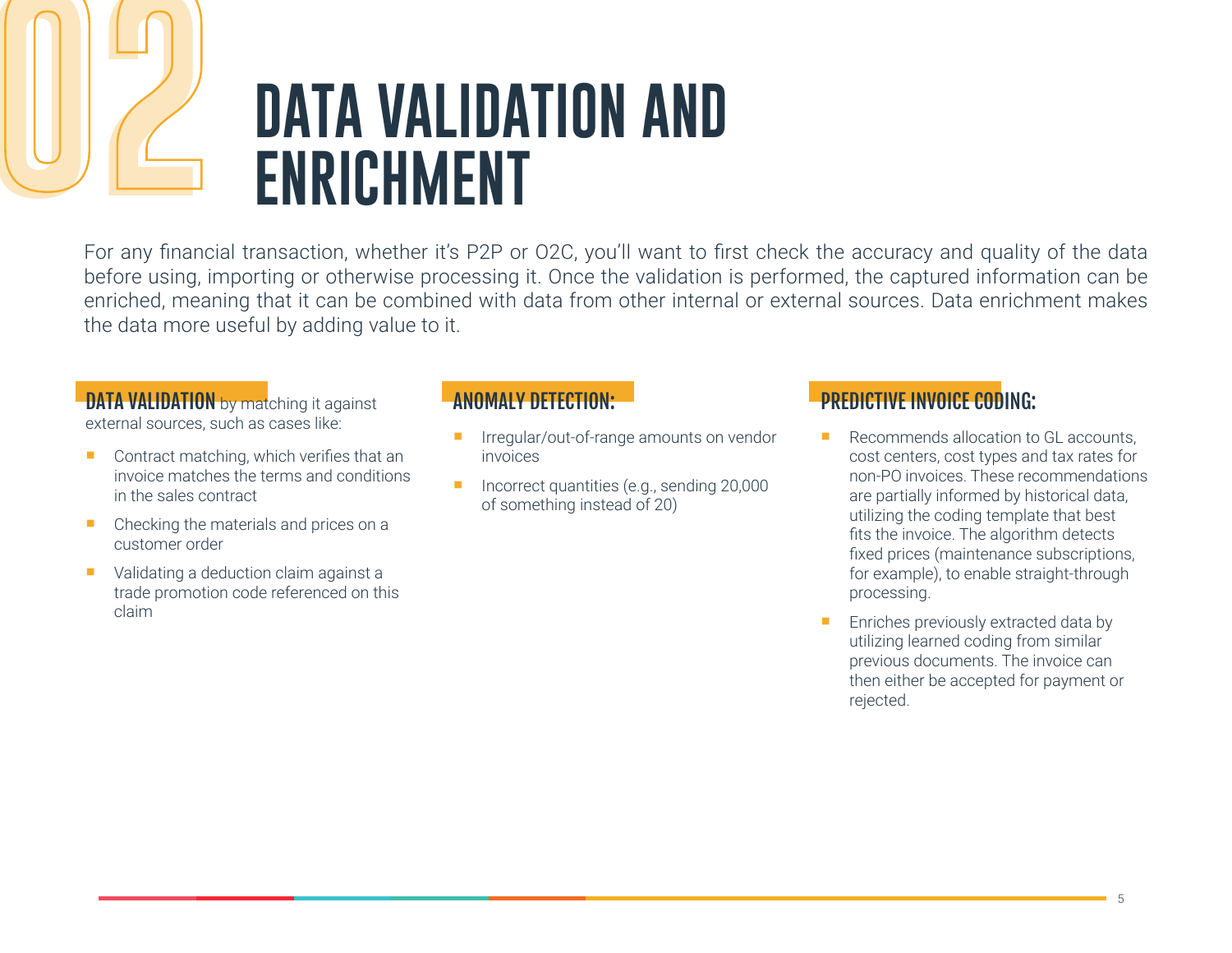## **0303 ANALYTICS AND REPORTING**

You can't manage what you can't measure, and nowhere is this truer than when streamlining and optimizing businesses processes. Day-to-day success can hinge on access to the right documents and the right data at the right time. AI-based solutions are equipped to deliver exactly these types of insights.

#### MANAGE THE VARIANCE AND COMPLEXITY OF TO-DO LISTS:

- Number of orders, claims, invoices or payments in process, broken down by status: to be verified, to be approved, etc.
- Collections calls to perform prioritized by customer's risk level

#### BASIC ANALYTICS:

- **Volume trends**
- Split by channel

#### PERFORMANCE MONITORING:

- **Automation rates**
- Touchless rates
- Average processing time / average cycle time (requestto-order for example)
- SLA compliance
- E-invoicing adoption

#### P2P AND O2C CYCLE METRICS:

- Aging reports for AP and AR invoices, deduction claims
- DPO, DSO and DDO reports
- **Payment forecast and** prediction reports
- Risk evaluations for customers and vendors / OFAC background checks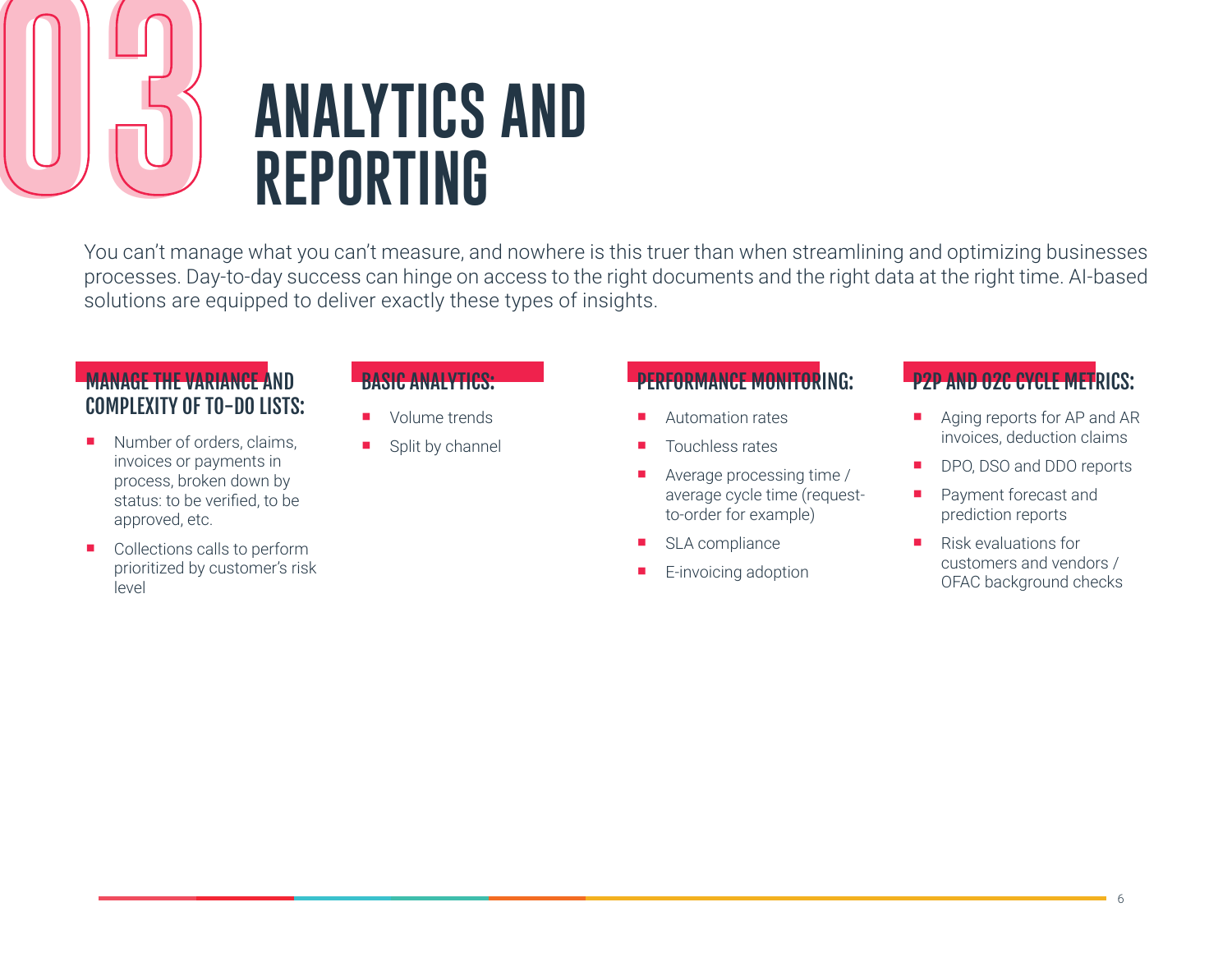# **0004 MOBILE CAPABILITIES**<br>
WITH ESKER ANYWHERE<sup>TM</sup>

In a world where lunch and even toilet paper can be ordered on your smartphone while you're waiting for the bus, why should you be bound to a desk to perform basic functions like approvals and status checks? Standalone RPA solutions are simply not equipped to address the mobility needs of the modern workplace. With Esker Anywhere you can perform a variety of tasks on the go:

#### **P2P APPROVALS, VALIDATIONS** AND VISIBILITY ON THE GO:

- Users can approve, send back or put invoices or purchase requests on hold directly from the mobile app
- **Create expenses or create, review and** approve expense reports
- Review and approve contracts

#### FACILITATE THE WORK OF TRAVELING SALES REPS:

 Reps can place customer purchase orders, check inventory, access shipping status updates and create inventory reports directly in the app

#### VISIBILITY ON THE GO:

 Access to process KPIs, charts and dashboards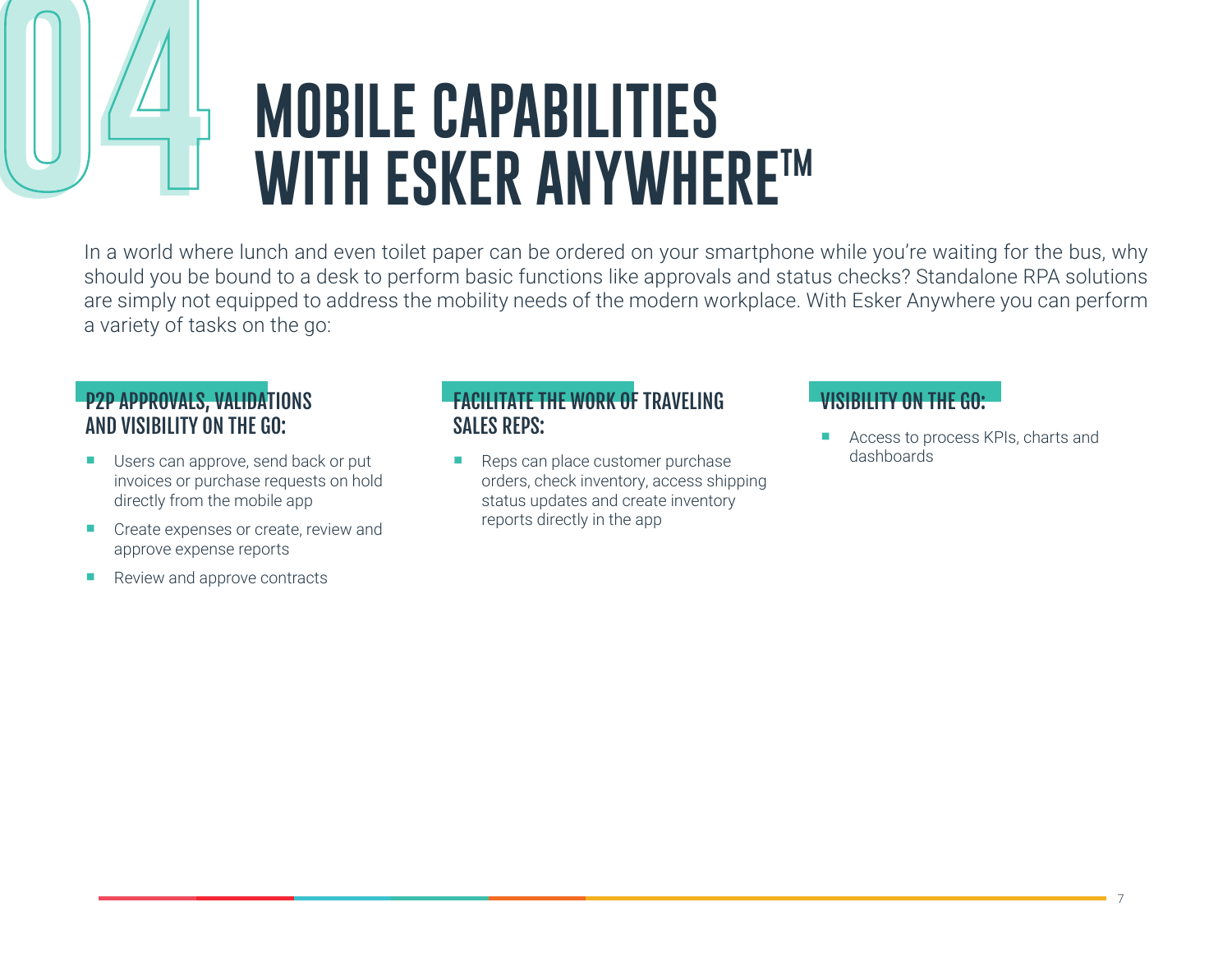**EXCEPTION HANDLING WITH COLLABORATIVE TOOLS**

An often-overlooked challenge in financial cycle environments is the lack of communication — both inter-departmental and with customers and vendors. AI-driven solutions assist in resolving data exceptions such as price mismatches or stock issues by providing tracked conversations between customers and suppliers. Orders and invoices can be automatically placed into a separate workflow while waiting for feedback.

#### INTERNAL COLLABORATION:

- **U** Verification and approval workflow capabilities (supplier invoices, purchase requests, expenses, customer deduction claims, credit requests)
- The workflow enables comparison of purchase order, shipping receipt and invoice, thereby ensuring accuracy and consistency of payments
- Internal conversation options ease interactions among AP staff, buyers, legal, etc.

#### REACH OUT TO CUSTOMERS AND VENDORS WITH EMAIL CONVERSATIONS:

- Enable CSRs to reach out directly to customers to clarify orders (e.g., quantity confirmations) helping to avoid timeconsuming and potentially contentious phone calls
- Clarify if remittances do not match the records and payment can therefore not be applied
- Place invoices on hold while clarifying with the vendor why the price does not match the expected one

#### ESKER'S PORTALS FACILITATE CUSTOMER-VENDOR INTERACTIONS:

- **Supplier Inquiries Management** automatically classifies incoming files and requests from vendors
- Suppliers can send change order requests to customers
- Auto-reject non-compliant invoices
- **Tracking and dispute features directly** from orders and invoices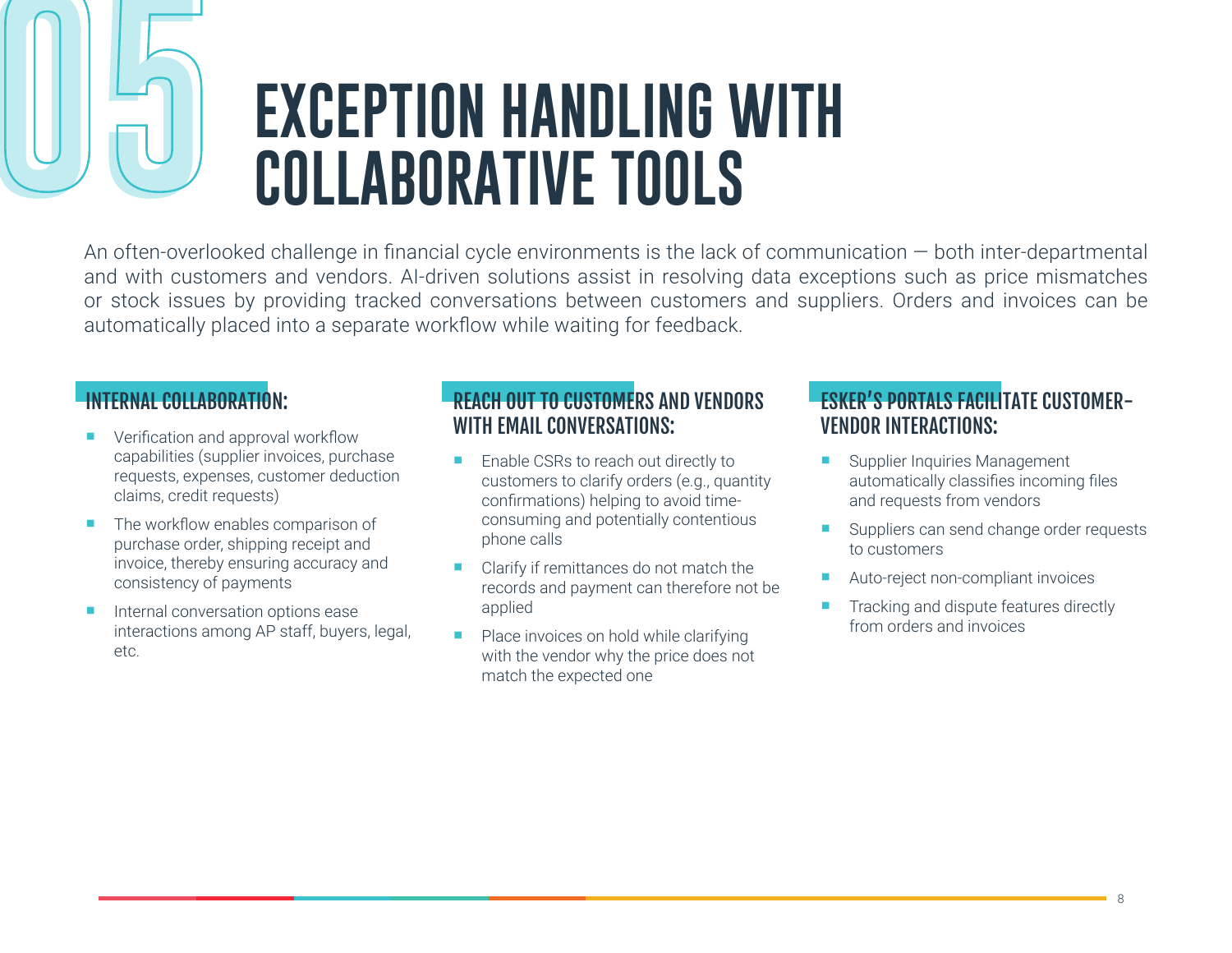## **COMBINE, DON'T COMPETE**

When AI and RPA work hand-in-hand, regular procurement and supplier business processes are elevated to holistic, endto-end P2P and O2C automation cycles. Rather than thinking of these technologies as competing with each other, it's their combination that makes hyper-automation for these cycles a possibility.

The flow depicted here is an example of the O2C/P2P cycle involving a supplier portal, with a combination of RPA and AI on both the customer and supplier sides:

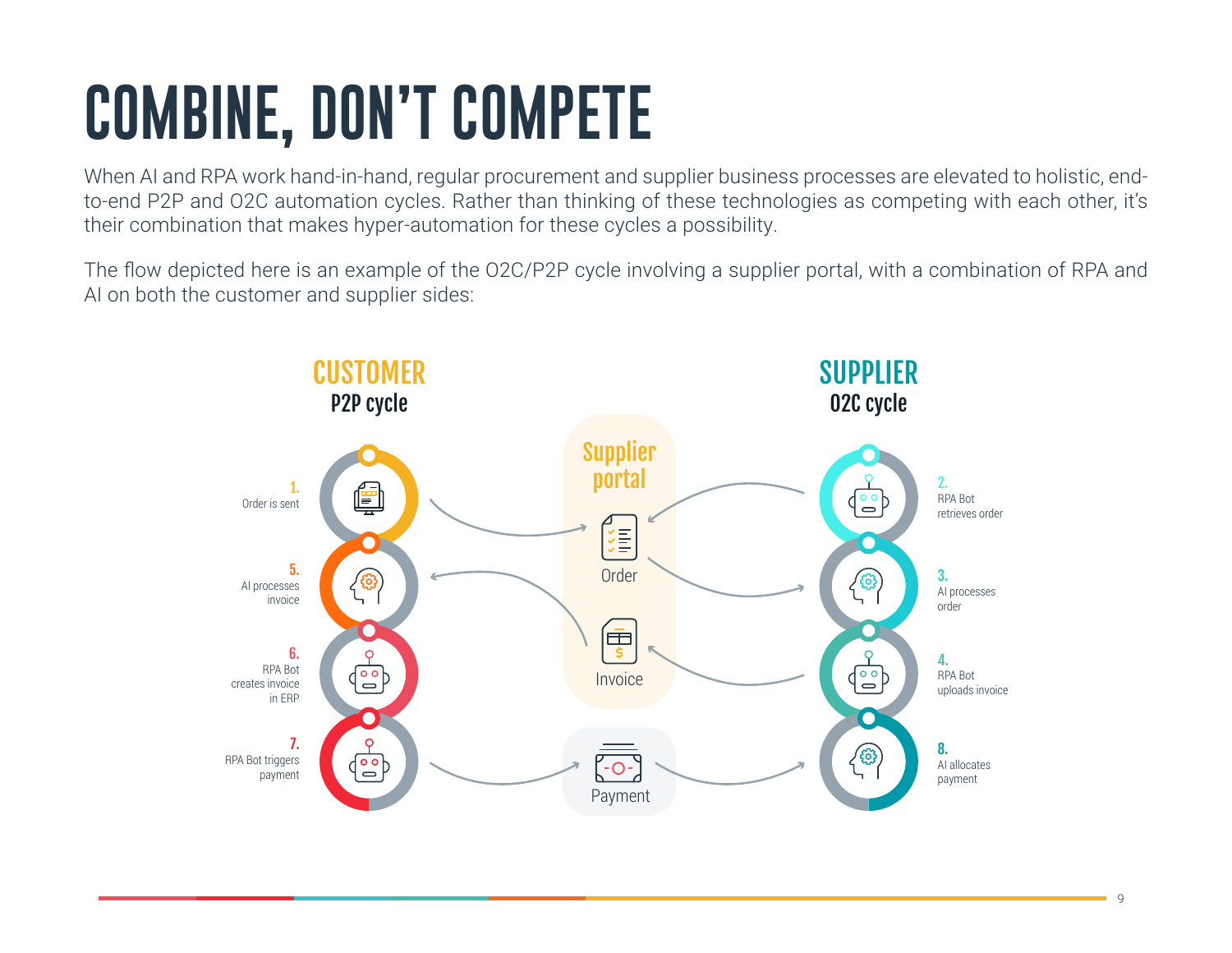## **ABOUT ESKER**

Esker is a global cloud platform built to unlock strategic value for finance and customer service professionals, and strengthen collaboration between companies by automating the cash conversion cycle. Founded in 1985, Esker operates in North America, Latin America, Europe and Asia Pacific with global headquarters in Lyon, France, and U.S. headquarters in Madison, Wisconsin.

Our customers use our cloud solutions to increase the efficiency, productivity and visibility of their Procure-to-Pay (P2P) and Order-to-Cash (O2C) processes.